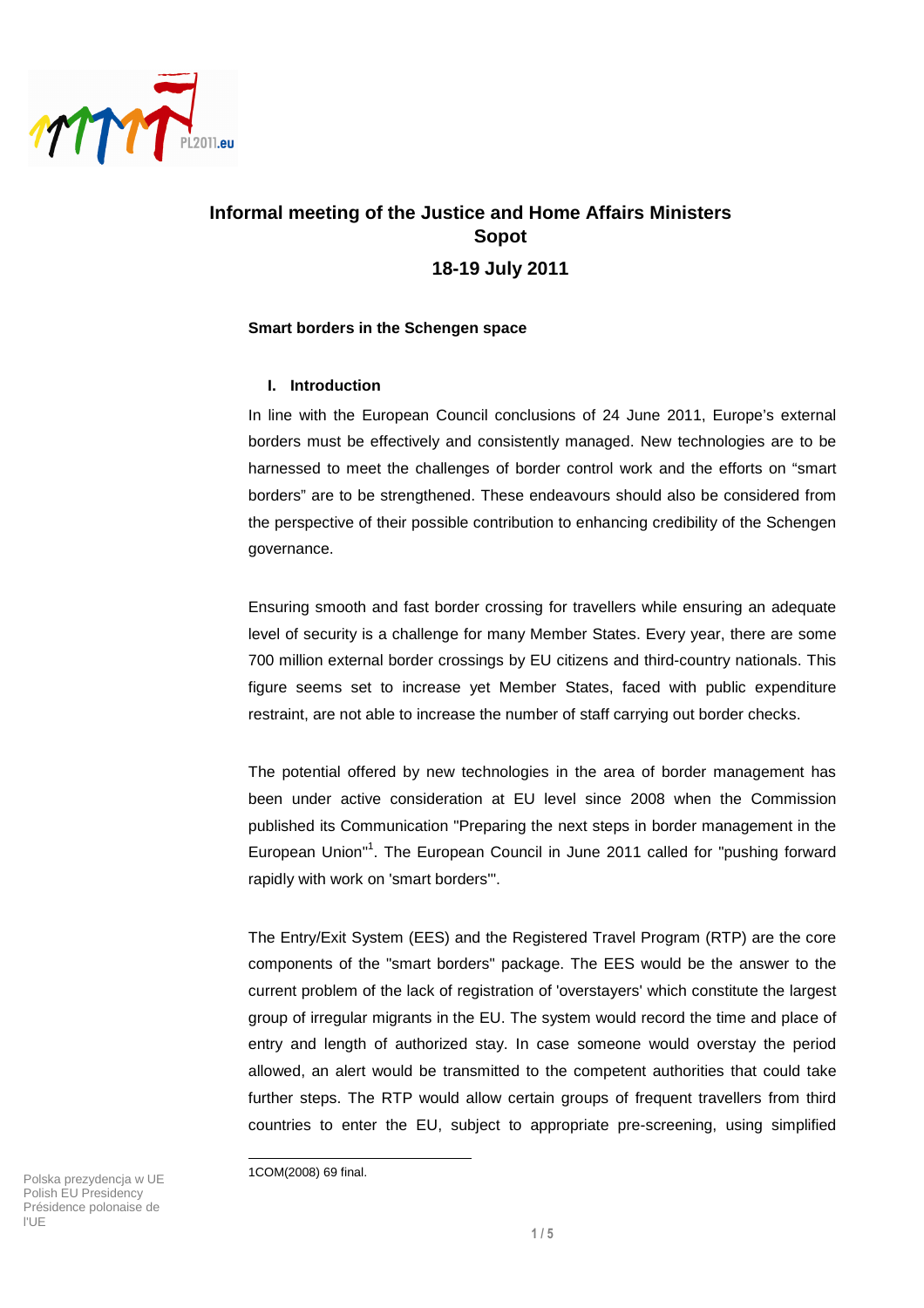border checks at automated gates. Together, EES and RTP would allow the EU to get a better grip on irregular flows while at the same time facilitating access to the EU for bona fide travellers.

The context has evolved since 2008: politically in terms of the attention given to border management systems but also to the privacy of personal data; technologically in terms of the systems being developed in MS and at EU level notably concerning the problems encountered when developing VIS and SIS II; and financially with increased pressure on national and EU budgets.

On the one hand, the debate on the governance of the Schengen area at the European Council showed that the Union must continue to reinforce the management of its external borders. On the other hand new systems of this magnitude would require substantial investment by the EU and the Member States in terms of IT development and public expenditure and considerable efforts to ensure high level standards for the protection of personal data.

Before embarking on new projects of this kind, the Commission and the Member States must first ensure there is a shared understanding and a strong commitment and ownership towards working together to deliver on commonly agreed objectives.

Therefore Ministers are invited to express their views on the justification for the system, notably the **added value** in the light of the **technological implications** (including in relation to data protection) and the **cost.** 

The results of this discussion as well as those with the European Parliament will feed into a Communication on Smart Borders to be presented by the European Commission in October, which the Council will address at its December meeting.

#### **II. Current rules and procedures for border checks**

The Schengen Borders Code requires a thorough check at entry for all travellers crossing the external border apart from EU citizens and their family members. The same level of checking applies regardless of the level of risk associated with the traveller or their frequency of travel. If no flexibility is introduced into this system, the procedures applicable could become unwieldy and burdensome for the third country nationals in question. The EU may become less attractive as a travel and business destination.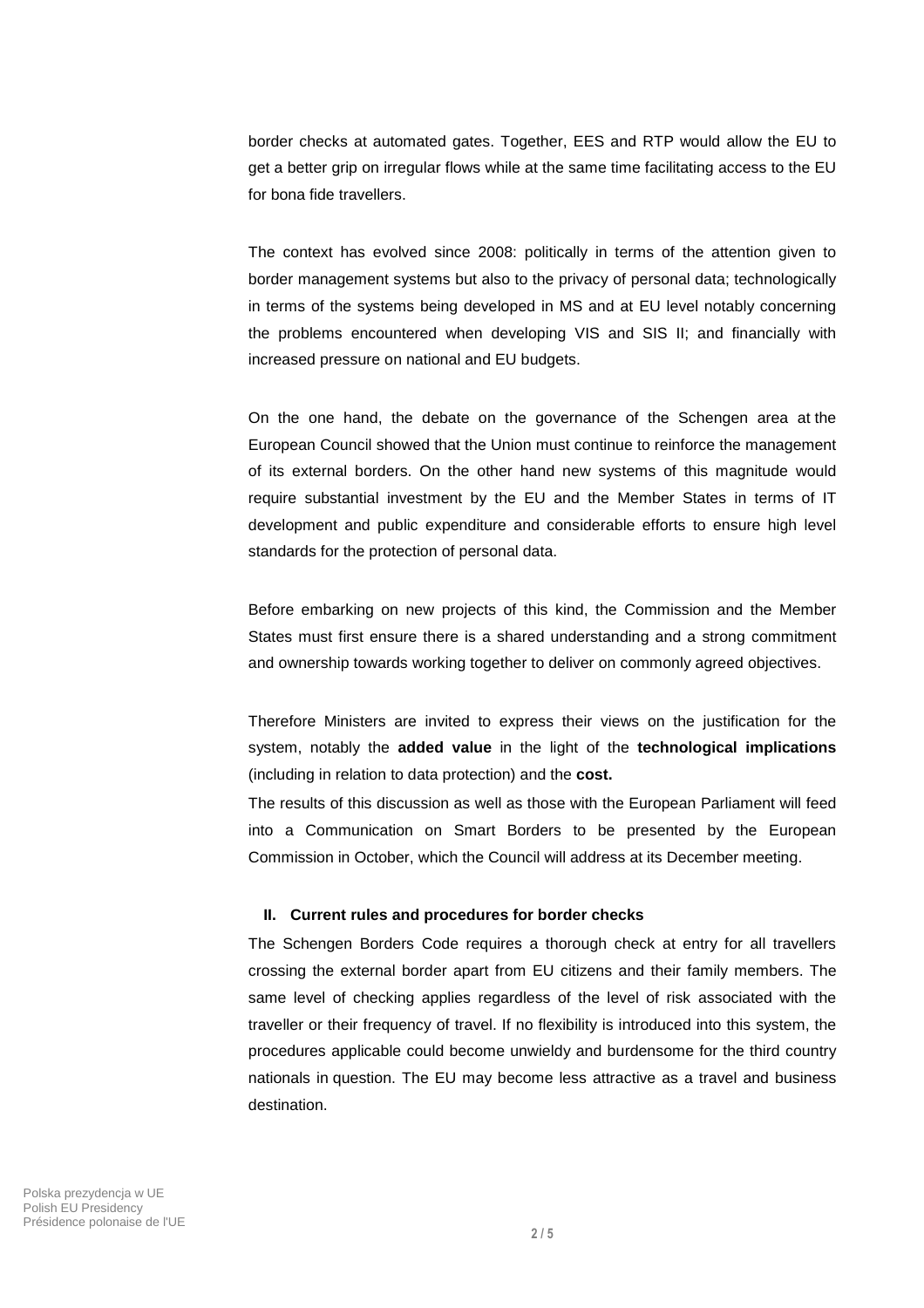In addition, there are no provisions for recording travellers' cross border movements. The authorised stay in the Schengen area is calculated based only on the stamps affixed in the travel document. As a result there is no information basis allowing relevant authorities to address the issues of overstayers, their origins and final destinations. This information gap influences the capacity of Member States to carry out returns and the extent to which EU border and visa policy is based on evidence.

#### **III. The components of a smart borders initiative**

#### • **The Registered Traveller Programme**

Automated border control is increasingly used by some Member States to speed up external border crossings by EU citizens. An EU Registered Traveller Programme would also allow certain third-country nationals to use automated border control.

An RTP could therefore facilitate border checks for pre-vetted, frequent third-country travellers. The vetting criteria could be aligned with the criteria for multiple-entry visa holders. Third-country nationals could lodge an application for the RTP at consulates or at the external border crossing points. The data could be stored both in a token (unique identifier number) and a centralised storage of anonymised biometric data (fingerprints) of each applicant as well as the data from an application. Registered Travellers could be given access to a fully automated border check procedure wherever available. This would require implementation of an entry/exit system to waive stamping obligation and manual calculation of authorised stay.

#### • **The Entry Exit System**

The EES would systematically register the basic personal data (alphanumeric data, possibly also biometrics from the start or at a later stage) of each third-country national admitted for a short stay when entering and exiting the Schengen area, together with the time and place for doing so. The system could be designed as a central database at EU level, or as a network of national systems.

In case the biometric data (fingerprints) were registered in the system, it would allow for identifying undocumented non-visa holders within the Schengen territory having entered legally. Law enforcement authorities could be given access to the data stored in the system.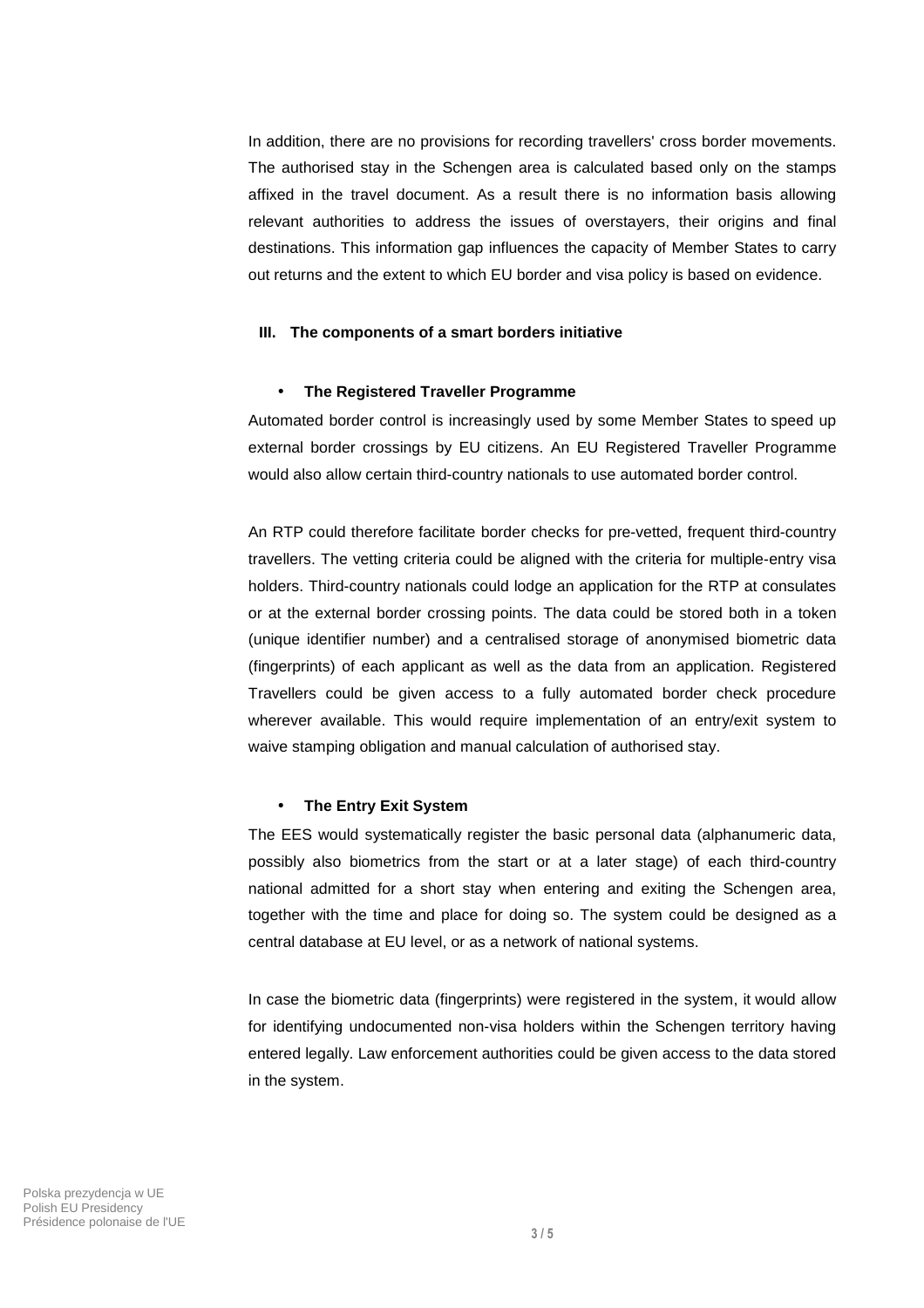### **IV. Technical implications**

The only biometric identifiers currently used in the context of EU systems are the digital facial image and fingerprints. European e-passports and residence permits contain a facial image and fingerprints, EURODAC uses fingerprints, the VIS will use fingerprints to verify the identity of visa holders and the SISII will eventually store fingerprints. Member States' law enforcement systems are also mainly based on fingerprints and facial images.

Future large-scale IT systems could follow the same approach, in order to leverage synergies from the infrastructure that have already been implemented.

The technological choices, once made, will have long term implications for border crossing infrastructure such as Automated Border Crossing systems as well as for the choice of biometric identifier. They will entail a harmonisation between Member States. So the choices need, to a certain extent, to be future-proof and to be in line with developments in the EU and Member States.

## **V. Data Protection**

The RTP and the EES will need to comply with the relevant legislation on the protection of personal data, in particular the data protection principles and the requirements of necessity, proportionality, purpose limitation and quality of data. Safeguards and mechanisms will need to be in place for the effective protection of the fundamental rights of the individual travellers and in particular the protection of their private life and their personal data. Visa and border authorities as well as thirdcountry nationals will need to be made aware of these rights.

### **VI. Costs**

-

If the EES is built together (i.e. on the same technical platform) with the RTP, the total costs at central and national level for three years of development followed by the first five years of operation would be approximately €947 million. If the systems are built separately, the cost would come to  $\in$ 1335 million<sup>2</sup>.

### **VII. Questions for the Ministers**

The Commission will present a Communication in October which will be discussed in the Council. On the basis of the information and considerations set out above, the Ministers are invited to express their opinion on the following questions:

<sup>2</sup> These estimates are based on an RTP with alphanumeric data stored in a token and biometric data stored in a central repository plus a centralised EES with biometrics added later.